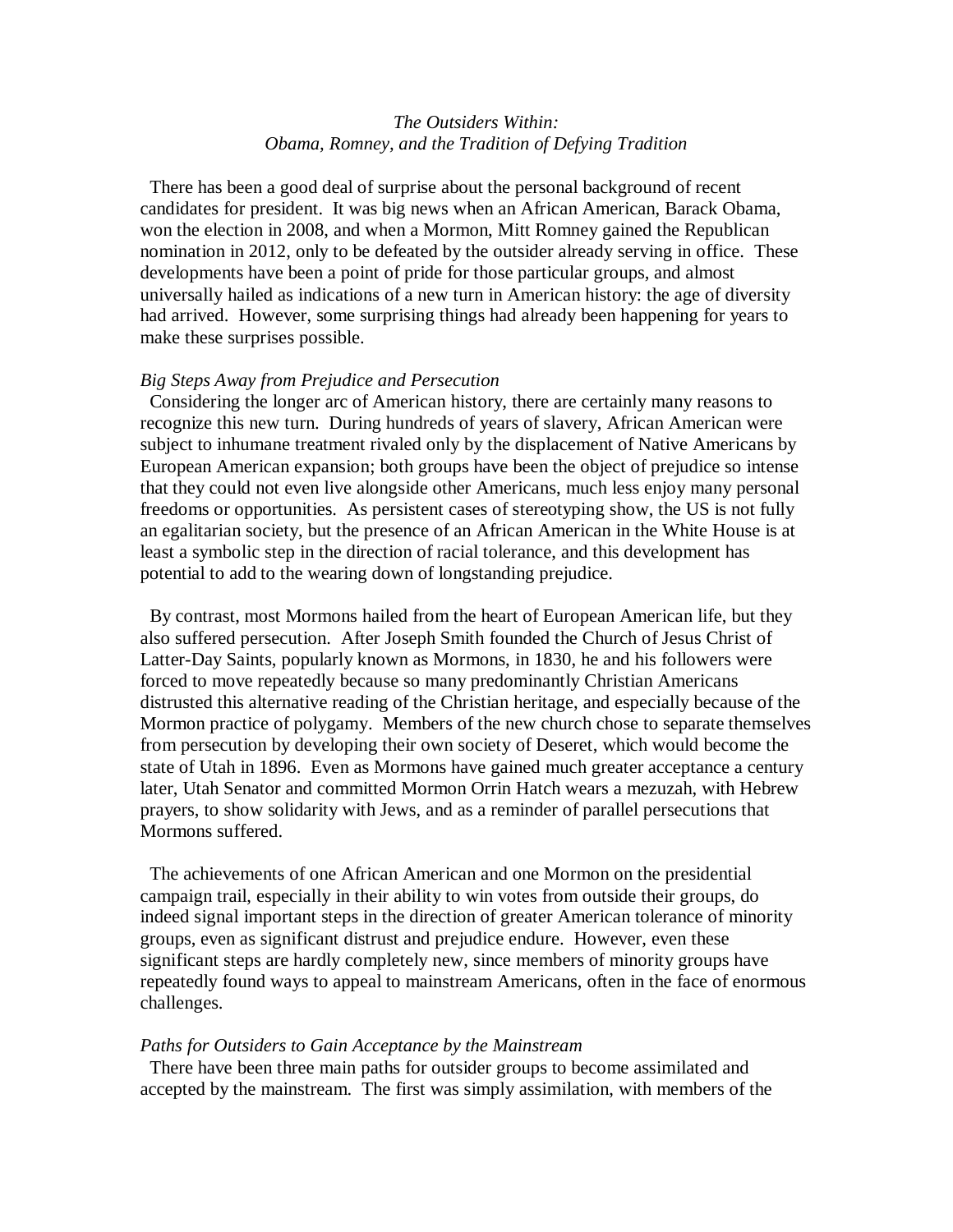minority group adopting the ways of the mainstream. Another path has been for those outside the mainstream to appeal to all the other Americans who also feel like outsiders; in a land with diverse subcultures, there have been many communities of outsiders. In addition, this nation with a keen focus on new beginnings has repeated inclinations to support challenges to authority, and outsiders readily tap that impulse.

 Assimilation is the best-known way for newcomers and minorities to gain acceptance by the mainstream. Popular examples abound: most immigrants readily adopt English, even as they have sometimes been pushed by the widespread popularity of English-only rules and customs. Also, many immigrants changed their names to more English-friendly spellings and sounds. And most prominently, the Statue of Liberty stands tall in the American imagination, representing both openness to newcomers and expectations of conformity to the American "melting pot." The practices of assimilation, however, are best suited to European arrivals, who with some changes in name and language, could readily join the existing mainstream of Northern European Americans.

 In the last few generations, assimilation has lost much of its luster. Recent newcomers among European Americans, and even succeeding generations of more assimilated "European ethnics," have increasingly retained elements of their distinct background; especially among Irish-, Italian-, and Jewish-Americans, the hyphen in their Americanness is a value-added cultural plus.

 These celebrations of European ethnicity have emerged alongside an even larger movement for Civil Rights within the non-European American population. This revolution for recognition of equal protection before the law and for challenging cultural prejudice has offered significant paths into the mainstream for Asian Americans, Hispanics, Native Americans, and African Americans. The unmeltable European ethnics and the rights revolution among non-European Americans of the last half century have transformed American culture; the mainstream now not only tolerates, but also accepts and even celebrates, diverse subcultures.

 The contemporary ethos welcoming diversity has had an impact at least as strong for the acceptance of religious and gender differences; with John Huntsman, there was not one, but two Mormons contending for the Republican nomination in 2012, and Hillary Clinton came close to becoming the first woman to win the Democratic nomination. There is now a wide perception, unprecedented in American history and rare in world history, that there is no need to conform to any mainstream norms, but instead there is an assumption for embrace of one's own group distinctiveness. The US of the early twenty-first century is a sea of diversity by race, ethnicity, gender, and religion, which operates alongside the increased openness to difference in sexuality and physical ability. These trends should not be mistaken for universal acceptance of every subgroup or the absence of prejudice; however, the center of gravity in public interactions has shifted toward diversity.

 The recent era of acceptance of cultural difference has not brought along much acceptance of class differences. In fact, the last few decades have witnessed increasing disparities of wealth and economic stagnation for the working class. In fact, an economic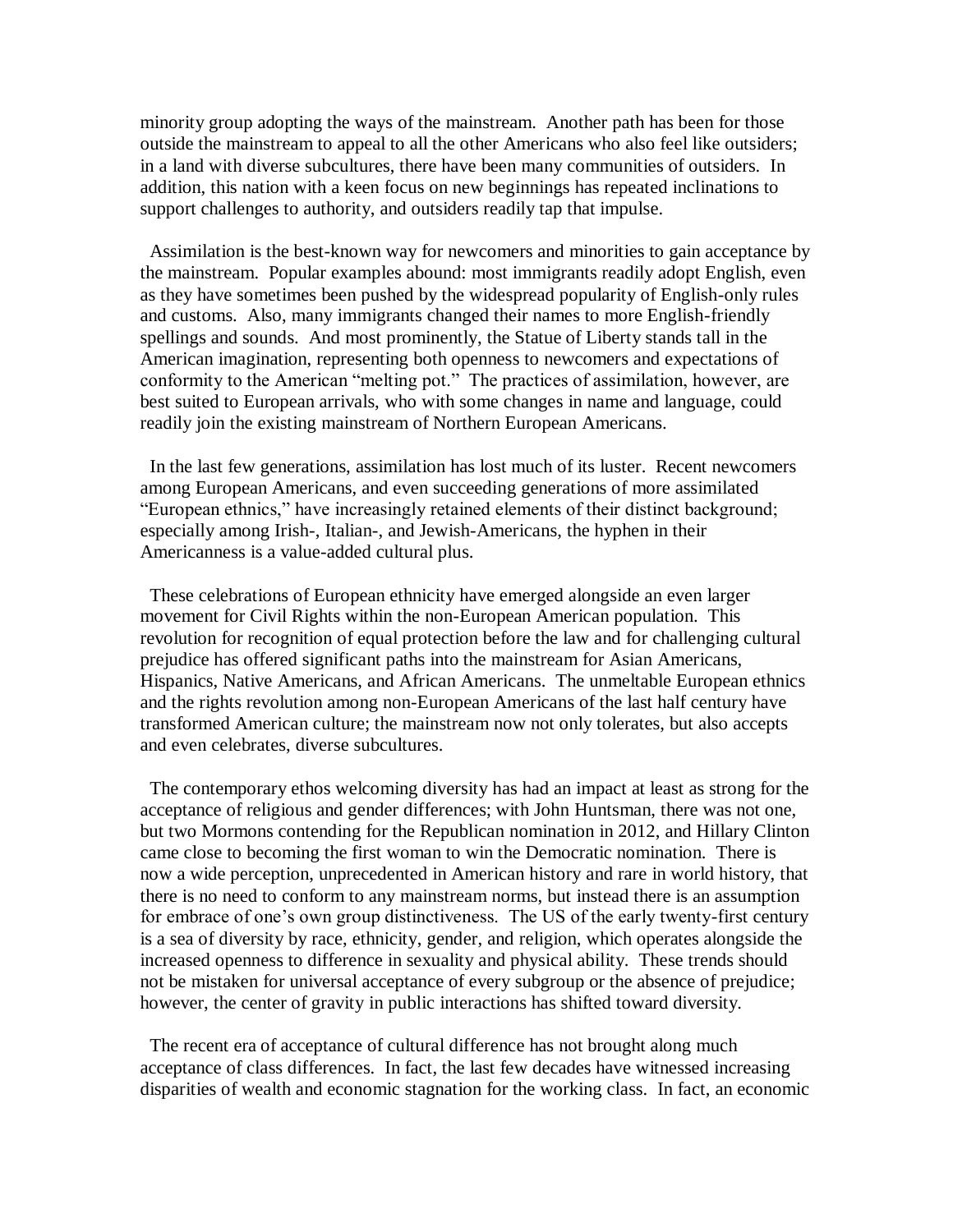way to measure the increased tolerance of cultural diversity is that it has emerged as significant members of previously outside groups have risen in social class. So cultural diversity often coincides with economic conformity. While there are certainly pockets of privilege among the traditional elites of Northern European descent, the middle class and the wealthy of the US are now a veritable UN of cultural difference.

 It is this atmosphere of multiple groups with many of their members gaining economic mobility, but with little impulse for cultural conformity, that helps to explain the success of Obama and Romney, as just two particularly prominent members of former outside groups. In their public appeals, they did not present themselves as assimilated Americans. In a land where most people feel outside the mainstream, these candidates generally did not lose political "points" for being members of outside groups, and any of those losses could be offset by their appeal as representatives of outsiders in general. Their public presence could speak a message to other outsider, I made it, and you can too.

## *In the Haven of the New, Defiance of Traditional Authority?*

 The particular postures of the two leading 2012 presidential candidates point to the third path that outsiders have taken to gain acceptance in the American mainstream. As with countless leaders who have captured the American imagination, Obama and Romney found ways to frame their appeal as challenges to the mainstream. Despite—or even because of—the displacement of natives, who were of course much older residents in the "New World," citizens of the territory that would become the US defined their land as a haven of the new. Without gentry in commanding positions, common citizens could choose their own paths of life and engage in enterprising without being told what to do; at first, these opportunities were restricted to citizens white and male, but for those, the new ethos brought a dramatic change. The culture of the new brought robust acceptance of the free market, with its perpetual destruction of traditional ways and creation of new social relations. This posture of opportunity and constant growth also encouraged defiant challenges to main streams of power and privilege.

 The celebration of newness in America, established a legacy of challenge to all things associated with the old, including traditions, formalities, authority structures, and accepted ways of doing things. So ironically, the American tradition grew as a challenge to tradition. With this history of new beginnings and commitment to overturning particular privileges, each generation would define the authority to be challenged in its own way—and woe to the person, group, or policy that smacked of such special authority.

 In the early republic, fie on all things British; for example, the Anglican Church in America redefined itself as the Episcopalians, with less formal, more American styles of worship. In the next few decades, frontiersmen, most prominently Andrew Jackson, defied east coast elites; this impulse even penetrated medical practices, with the overturning of licensing laws monitored by professional elites. The Civil War can be understood on these terms, with the North fearing the rise of the Slaveocracy of Southern politicians with outsized influence, and the South fearing the imposition of the national government dominated by the more populous North.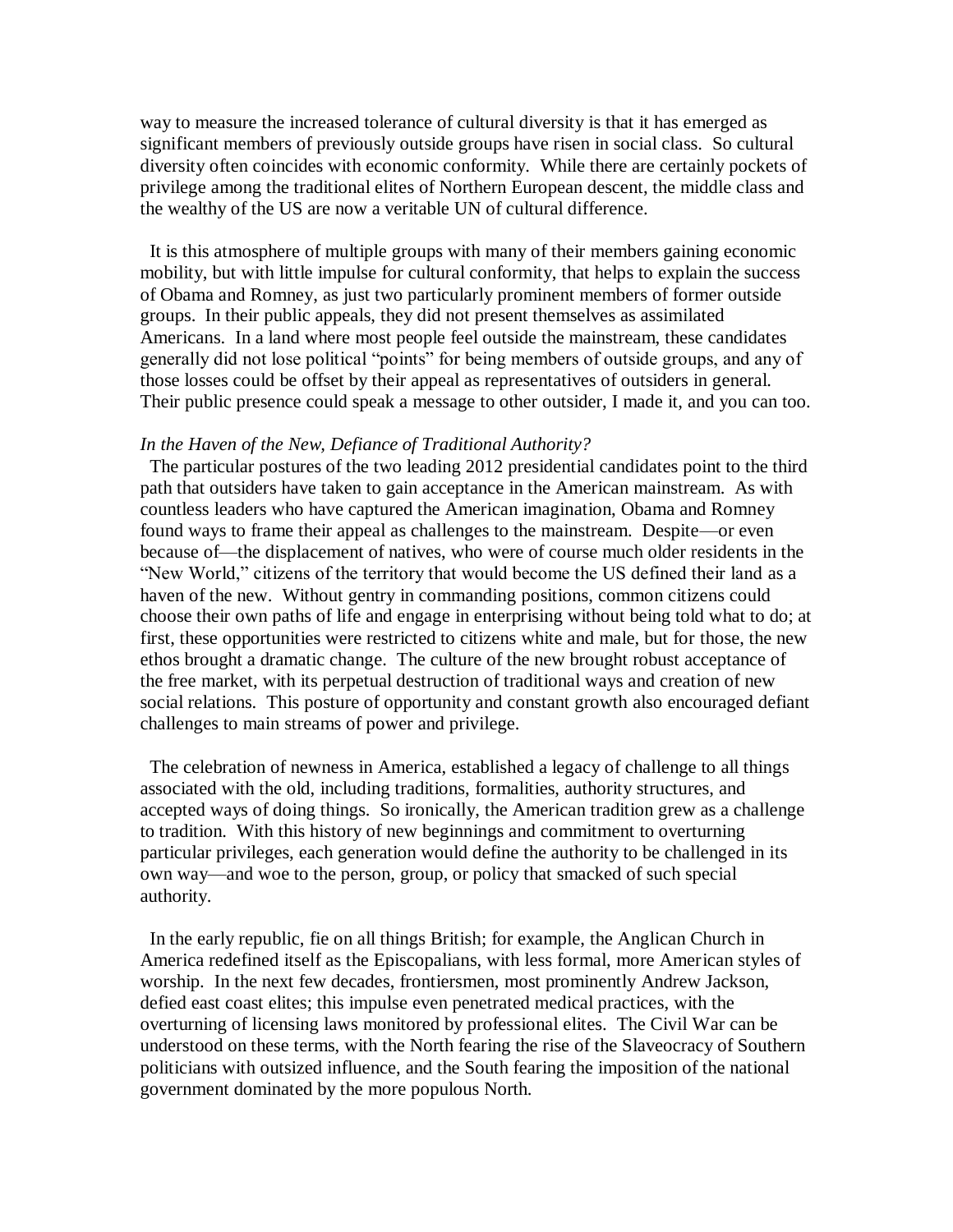From the industrial era to our own time, much of politics has been dominated by a contest over which groups bear the taint of special privilege perceived to be actually controlling the mainstreams of power: progressives define corporate businesspeople as the "malefactors of great wealth," in the words of President Theodore Roosevelt in 1907, to justify government regulations of corporations; by contrast, conservatives placed that stain on government itself, which Ronald Reagan hoped to "get off our backs [and] out of our pockets," in his efforts to reduce such regulations, starting with his election in 1980. There is a perennial political contest to link contemporary ideology to this heritage of overturning privilege, with each side choosing its bad guy: liberals choose business, and conservatives place government in that role.

 In American politics, newness appeals, ranging from the New Deal of Franklin Roosevelt to Obama's claim for Change You Can Believe In. The key to success has been the ability of politicians to connect their new idea to the tradition of challenging tradition. Who is in the mainstream now, at the center of power, with the most control over our lives?

 Barack Obama was able to persuade a majority of Americans during the last two presidential elections both that government can actually support the average citizen rather than just being a weight on enterprise and opportunity, and also that his identity as an African American could actually symbolize the possibilities that await every American outsider. His years in office have sorely tested those platforms: Republicans have tarred his domestic policies, especially the Affordable Care Act, as examples of government overreach, raising the specter of special privileges, with bureaucracies playing the role of aristocratic arrogance. And despite Obama's symbolic representation of post-racial diversity, long-simmering resentments of poor treatment of African Americans have boiled over; in effect, recent protesters ask, how deep can that embrace of diversity go or will the mainstream only welcome racial outsiders in high-status positions? Conservatives counter that African Americans and other minority groups benefit from special protections by government rules for affirmative action. In the bitter political atmosphere of the early twenty-first century, politician pitch poison—the poison of the other side protecting special privilege.

 Now that Obama has broken the glass ceiling for more outsiders to aspire to high office, just as John Kennedy did for a broader swath of European Americans, more outsiders will surely enter the competitive fray. Democrats in 2012 followed in their tradition of challenging the privileges of wealth; and Republican candidates readily embraced their own versions of the American outsiders within: Newt Gingrich blasted against government regulation, Rick Perry presented himself as a Texas-sized outsider, and Herman Cain defied majority African American support of Democrats to run in the other party.

 The tradition of challenging tradition has a long reach. So don't be surprised if some political leaders, who clearly look like insiders in status and privilege, seek to gain your